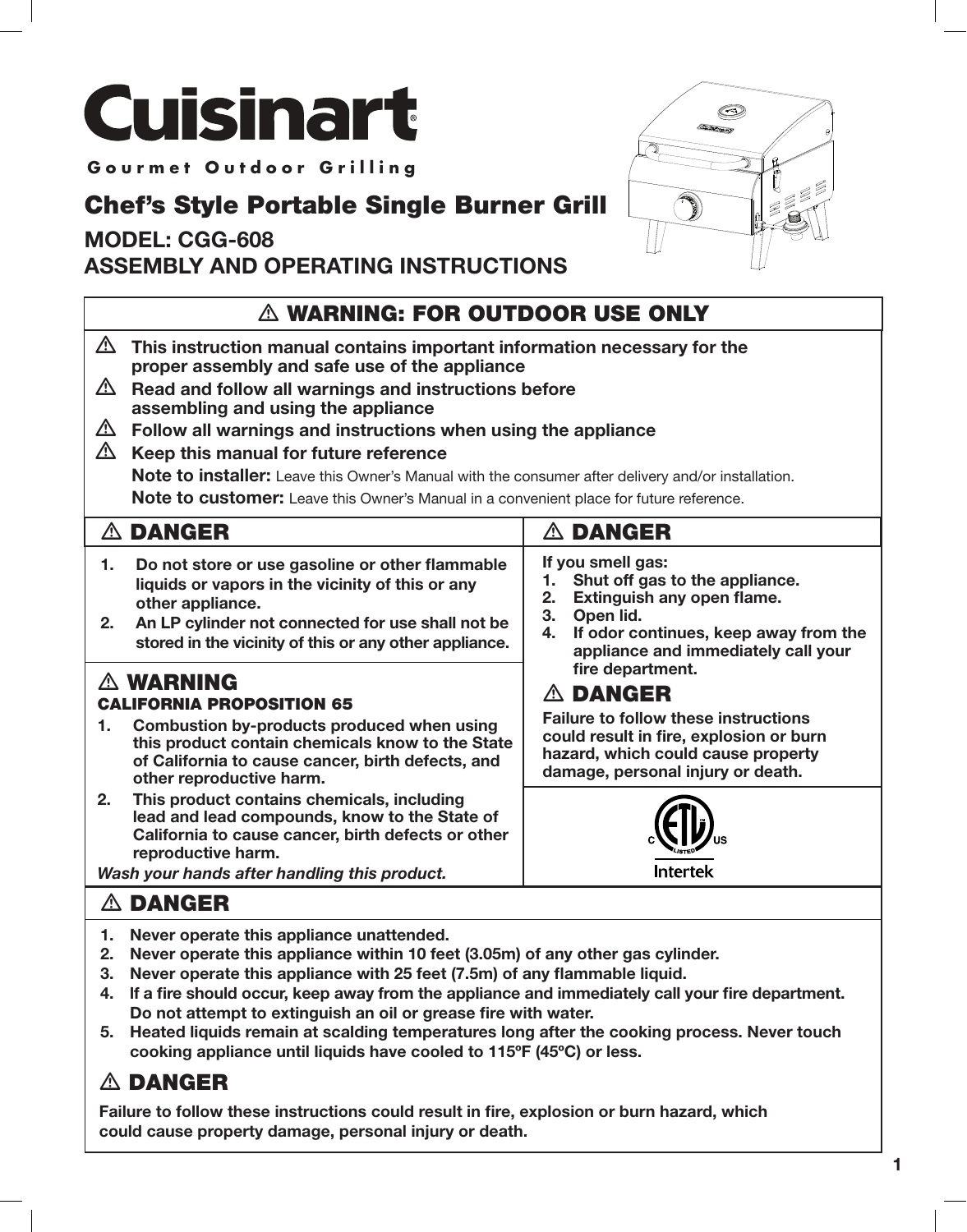#### Table of Contents

|    | 1. Warnings and Safety Instructions                            | 3              |
|----|----------------------------------------------------------------|----------------|
|    | 2. Illustrated Parts List                                      | 4              |
| 3. | <b>Exploded View</b>                                           | 5              |
|    | <b>4. Assembly Instructions</b>                                | 6              |
|    | 5. Operating Your Grill                                        |                |
|    | 5.1 Select a proper location                                   | 7              |
|    | 5.2 Special Instructions for the use of regulator and cylinder | $\overline{7}$ |
|    | 5.3 Installing the LP gas cylinder                             | 8              |
|    | 5.4 Checking for gas leak                                      | 8              |
|    | 5.5 Lighting instructions                                      | 9              |
|    | 5.6 Match lighting                                             | 9              |
|    | 5.7 Using the grill                                            | 9              |
|    | <b>6. Care and Maintenance</b>                                 | 10             |
|    | 7. FAQ and Troubleshooting                                     | 11             |
|    | 8. Warranty Program and<br><b>Replacement Parts</b>            | 12             |

#### **Warnings and Safety Instructions**

If these instructions are ignored, there is a possibility of a hazardous fire or explosion which could result in physical injury or property damage! It is your responsibility to assemble, operate and maintain your gas grill properly.

 $\triangle$  This grill must be used with propane gas only. Liquid propane is not natural gas. The conversion or attempted use of natural gas in a liquid propane grill is dangerous and will void your warranty.

 $\triangle$  Do not attempt to attach this grill to the self-contained propane system of a camper, trailer, motor

#### READ ALL WARNINGS AND INSTRUCTIONS PRIOR TO ASSEMBLING AND OPERATING YOUR GRILL

#### WARNINGS:

 $\triangle$  Do not use gasoline, kerosene or alcohol for lighting. The LP-gas cylinder must be constructed and marked in accordance with the specifications for propane gas cylinder of the U.S. Department

 $\triangle$  Do not move appliance when in use. Allow the grill to cool to 115 $^{\circ}$  (45) before moving or storing.

 $\triangle$  Do not use the grill unless it is COMPLETELY assembled and all parts are securely fastened and tightened. If there are any missing or damaged parts, contact customer service for a replacement.

 $\triangle$  The use and installation of this product must conform to local codes. In the absence of local codes, use the National Fuel Gas Code: ANSI.NFPA 58 or Natural Gas and Propane Installation Code, CSA B149.1; Propane Storage and Handling, CSA B149.2. Natural Gas and Propane Installa-

 $\triangle$  This appliance is not intended to be installed in or on a boat or recreational vehicle.

 $\triangle$  Locate the grill away from any combustible or non-combustible materials or construction by at

 $\triangle$  The appliance shall not be located used under overhead unprotected combustible construction.

 $\triangle$  This appliance will be hot during and after use. Use insulated oven mitts or gloves for protection

 $\triangle$  The pressure regulator supplied with the Cuisinart Portable LP Gas Grill must be used.

 $\triangle$  PROPOSITION 65 WARNING: Handling the brass material on this product exposes you to lead, a chemical known to the state of California to cause cancer, birth defects or other reproductive

- enclosed area.
- properly assemble or safely operate this appliance.
- $\triangle$  Do not leave the grill unattended.
- $\triangle$  Keep children and pets away from the grill all the times.
- $\triangle$  Do not use the grill in high wind.
- 
- home or house.
- $\triangle$  Do not use charcoal or lighter fluid.
- of Transportation (DOT).
- 
- 
- $\triangle$  Do not alter the grill in any manner.
- $\triangle$  Do not operate the grill if there is gas leak present.
- tion Code.
- 
- least 24 inches (61cm) from the back and sides.
- 
- $\triangle$  This appliance is not intended for and should never be used as a heater.
- from hot surfaces or splatter from cooking liquids.
- $\triangle$  This appliance is not intended for commercial use.
- 
- harm. (Wash hands after handling this product.)

 $\triangle$  This grill is for outdoor use only. It should NOT be used in a building, garage or any other

 $\triangle$  The use of alcohol, prescription or non-prescription drugs may impair an individual's ability to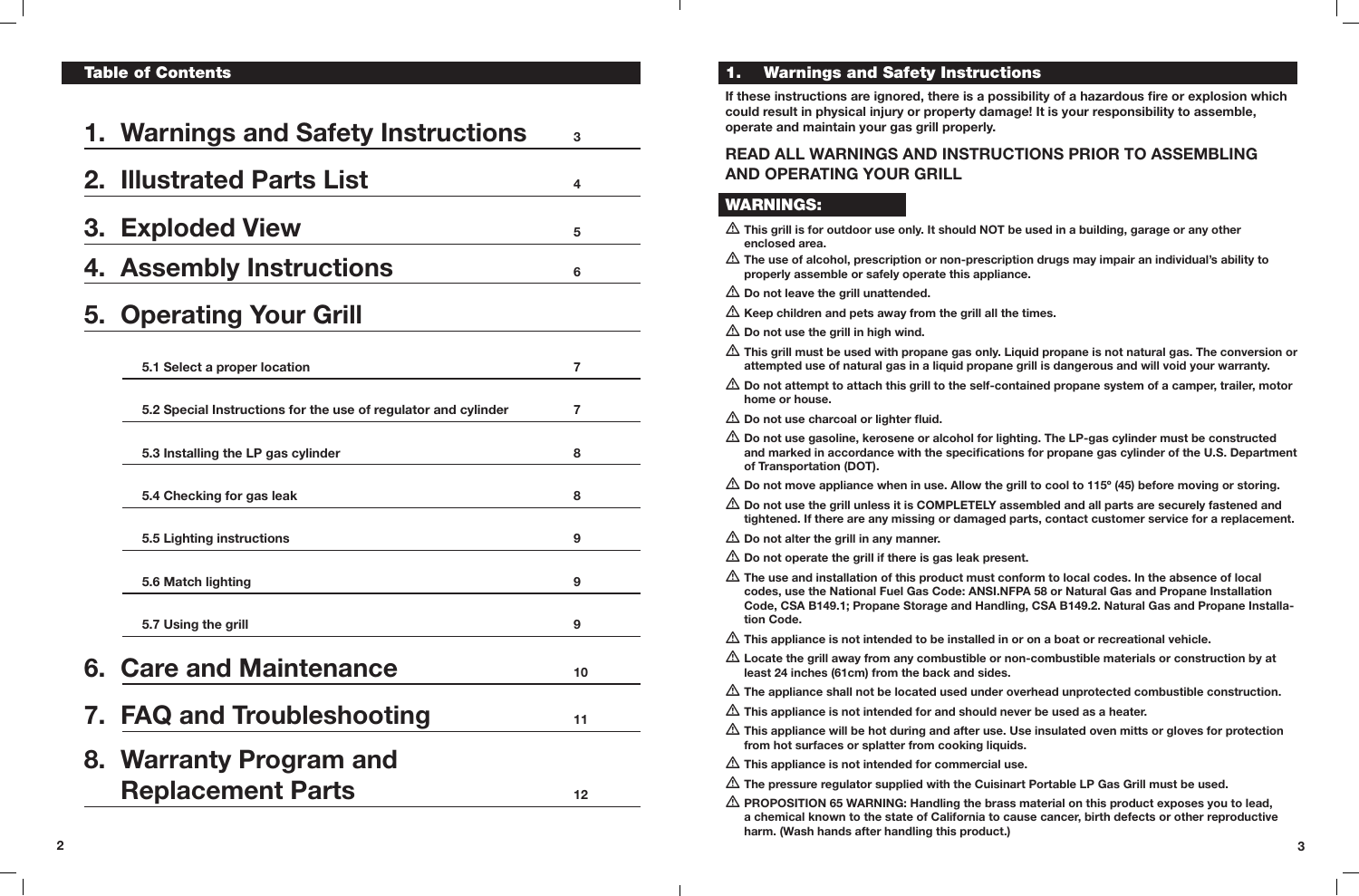

spacer

- 
- 
- 
- 
- 
- 
- 
- 
- 17. Bezel
- 
- 
- 
- 
- 
- 
- 
- 
- 26. Cooking Grate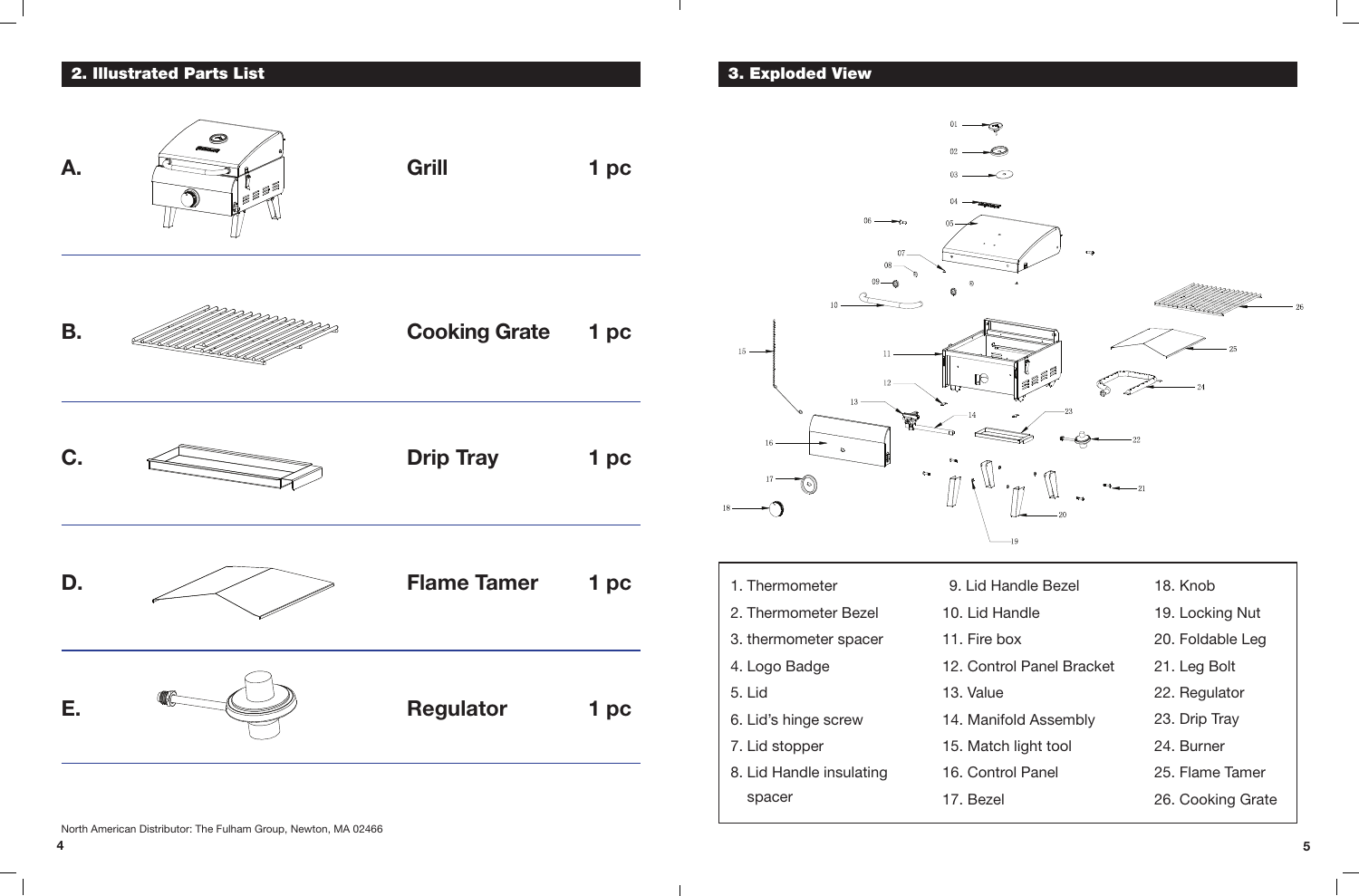#### 4. Assembly Instructions

Remove all the contents from packaging, and ensure all parts are present before attempting to assemble. (See Parts List on page 4)

> Step 3: Insert the drip tray as shown.



# Step 1:

Extend the grill legs as shown.



# Step 2:

Install the regulator to the burner and turn it clockwis to secure.



#### 5. Operating Your Grill

#### 5.1 Select a Proper Location

Once you have assembled your new grill, find a suitable location for use.

Note: The use and installation of this product must conform to local codes. In absence of local codes, use the National Fuel Gas Code: ANSI Z223.1/NFPA54, Storage and Handling of Liquified Petroleum Gases, ANSI.NFPA 58 or Natural Gas and Propane Installation Code, CSA B149.1; Propane Storage and Handling, CSA B149.2.

#### $\triangle$  DANGER

1. Never use this outdoor grill inside any building, garage, shed or breezeway, or inside any boat, trailer or recreational vehicle and/or boat, to prevent possible fire and to prevent the possibility of carbon

• This Cuisinart grill is equipped with a regulator having a CGA No.600 cylinder connection device for connecting to a 14.1 oz. or 16.4 oz. Only cylinders marked "PROPANE" must be used.

2. Always place your grill on a hard and level surface far away from combustible materials and structures.

3. Do not use this grill under an overhead combustible surface or covered area ( e.g., awnings, umbrellas, porches

4. Locate the grill away from any combustible and non-combustible material or construction by at least

- monoxide poisoning or asphyxiation.
- 
- or gazeboes ). Keep all combustible surfaces at least 24" (61cm) away.
- 24 inches (61cm) from back and 24 inches (61cm) from side.(See the diagram below)
- any other heat-generating appliance, because of the danger of starting a fire.
- 6. The cylinder be disconnected when the appliance is not in use.

• Do not store a spare propane cylinder under or near this grill. Never fill the cylinder beyond 80 percent full. If this instruction is not followed exactly, a fire causing death or serious injury may occur.

- 
- The propane cylinder must be constructed and marked in accordance with the specification for CAN/CSA-B339,Cylinders, Spheres and Tubes for Transportation of Dangerous Goods.
- Store spare fuel canisters in a well-ventilated area away from the grill.
- Do not puncture or burn fuel canister.
- from the cylinder.
- 
- Save the cylinder cap and reinstall when not in use.
- during use or storage.
- Always remove LP-gas cylinder from grill when transporting and when not in use.

5. Never store or use gasoline or other flammable or volatile substances in the vicinity of this grill or in the vicinity of

#### 5.2 Special Instructions for the Use of Regulator and Propane Cylinder

A propane gas cylinder is required for operation. Use a 14.1 oz. or 16.4 oz.

LP-Gas cylinders of the U.S Department of Transportation (D.O.T) or the National standard of Canada,

• If the grill is not in use, the control knob must be turned to the "OFF" position to shut off the gas flow

• Cylinder supply system must be arranged for vapor withdrawal. Do not block the pressure relief valve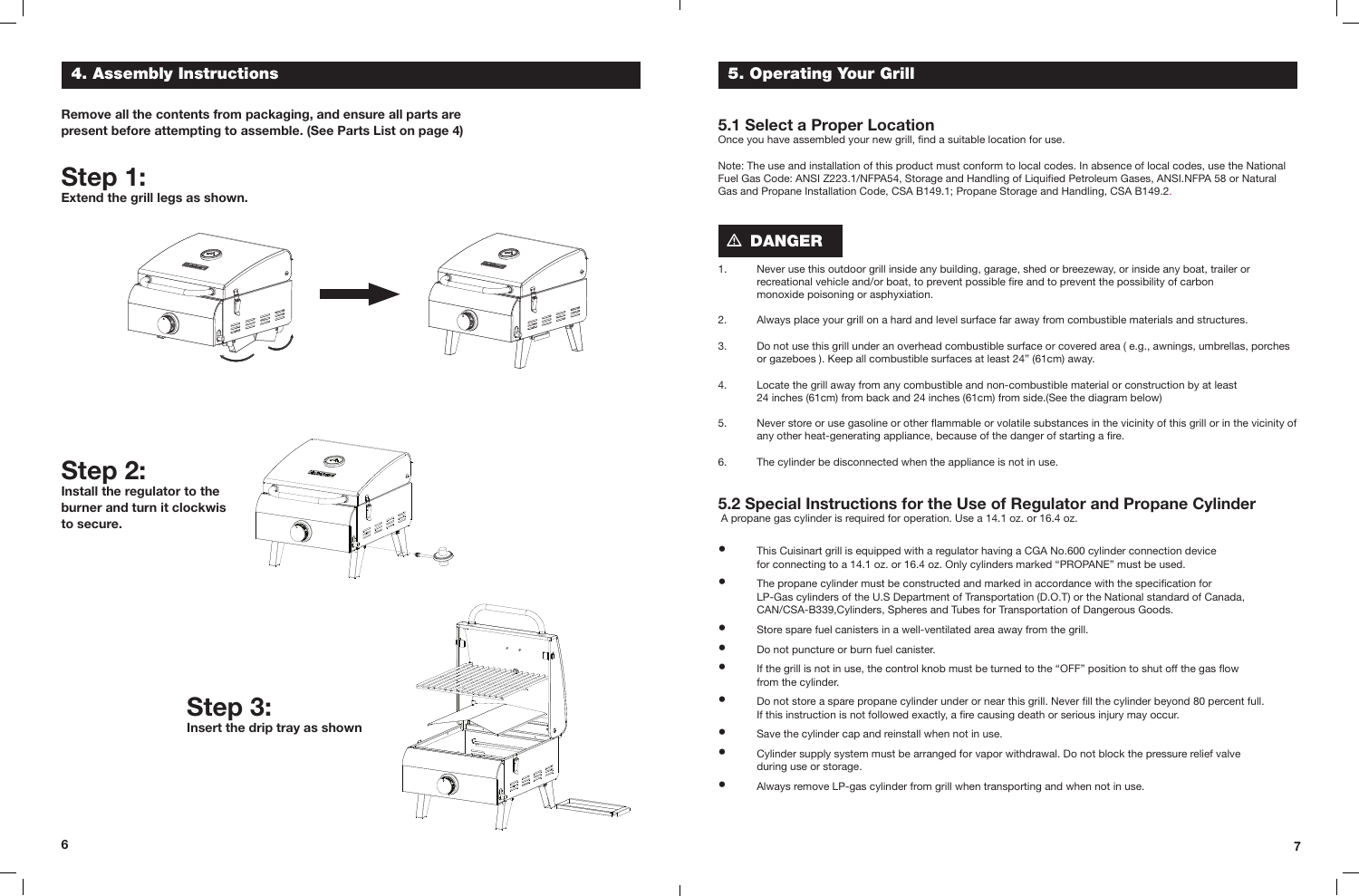#### 5.3 Installing the Gas Cylinder

(The propane gas cylinder is not provided with the appliance.)

A gas cylinder complying with the requirements listed in section 5.2 must be obtained before the grill can operate. Connect the LP cylinder to the grill outdoors only.

Read and follow all direction on the cylinder.

- 1. Turn the burner control knob to "OFF" position.
- 2. Remove the protective caps from the cylinder valve and coupling nut, if present.
- 3. Ensure grill legs are extended as shown in Assembly Instruction, Step 1 (page 6).
- 4. Push the cylinder into the threaded regulator connector and turn clockwise until tight.
- 5. TIGHTEN BY HAND ONLY. Do not use tools.

#### Removal Of The Gas Cylinder

- 1. Turn the regulator's knob to "OFF" position.
- 2. Turn the cylinder counterclockwise until it comes off.

#### 5.4 Checking for Gas Leak



#### $\triangle$  DANGER

#### Check gas system for leaks to prevent fire or explosion hazard

- 1. The "Leak Check" must be performed before lighting the grill and each time the cylinder is connected for use.
- 2. Do not smoke or allow other sources of ignition in the area while conducting a leak test.
- 3. Conduct the leak test outdoors in a well-ventilated area.
- 4. Do not use matches, lighters or a flame to check for leaks.
- 5. Do not use grill until all leaks have been stopped. If you are unable to stop a leak, disconnect the propane supply, and call for gas application service or your local propane gas supplier.

#### Leak Check Method

- 1. Make 2-3 oz. of leak solution by mixing one part liquid dishwashing soap with three parts water.
- 2. Make sure control knob is in the "OFF" position.
- 3. Spray or paint some leak solution on the cylinder and regulator connection.
- 4. Inspect the solution at the connections, looking for bubbles. If no bubbles appear, the connection is secure.
- 5. If bubbles appear, a leak is detected. Go to step 6.
- 6. Disconnect the cylinder from the regulator, and reconnect. Make sure the connection is secure and no leak is found before using the grill.
- 7. If you continue to see bubbles, **DO NOT USE THE GRILL.** Repeat the above process with a different LP cylinder. If leaks are still present, contact the customer service center.

# $\equiv \equiv \equiv$

#### 5.5 Lighting Instructions

4. Push the gas control knob and quickly turn counterclockwise to "HIGH" position. The igniter will click and light the

- 1. Read all instructions before lighting.
- 2. Open lid during lighting.
- 3. Make sure the regulator's knob is in "OFF" position.
- burner.
- "HIGH". This will "heat clean" the internal parts and dissipate odor from the painted finish.

5. If ignition does not occur in 5 seconds, turn the gas control knob off, wait 5 minutes, and repeat steps 2 - 5.\* Before cooking on this grill for the first time, operate the grill for about 15 minutes with the lid closed and the gas turned on

\*Clean your grill after each use. See Section 6.3 for instructions \*If the burner does not light, turn the gas control knob off and wait 5 minutes to let the gas clear before you try again.

#### 5.6 Match lighting

#### IMPORTANT!

A match lighting hole is located on the left side of the firebox.

#### Match lighting instructions:

4. Strike a long wooden match and position the burning match through the match lighting hole in the left side of the

- 1. Read all instructions before lighting.
- 2. Open lid during lighting.
- 3. Make sure the knob on the regulator is in "OFF" position.
- firebox. Place the flame near the bottom edge of the burner.
- 5. Push down and turn the burner control knob counterclockwise to the high setting.
- minutes before cooking.

### **ACAUTION:**

6. The burner should light. The flame will carry around the burner. Allow grill to pre-heat with the grill lid closed for 2-3



Do not touch any hot grill parts. The outside of the grill bottom especially becomes very hot during use. Use protective gloves to handle any parts that might become hot during use.

#### 5.7 Using the Grill

Inspect the burner flame by looking through the match lighting holes.

A good flame should be blue with some yellow tips coming from the burner holes. Yellow tips on flames up to 1/4" in height are acceptable as long as no carbon or soot deposits appear.

During operation, stand to the side of grill when opening the grill lid.

Do not expose any part of your body directly above the cooking area.

The burner opening must be positioned properly over the valve orifices.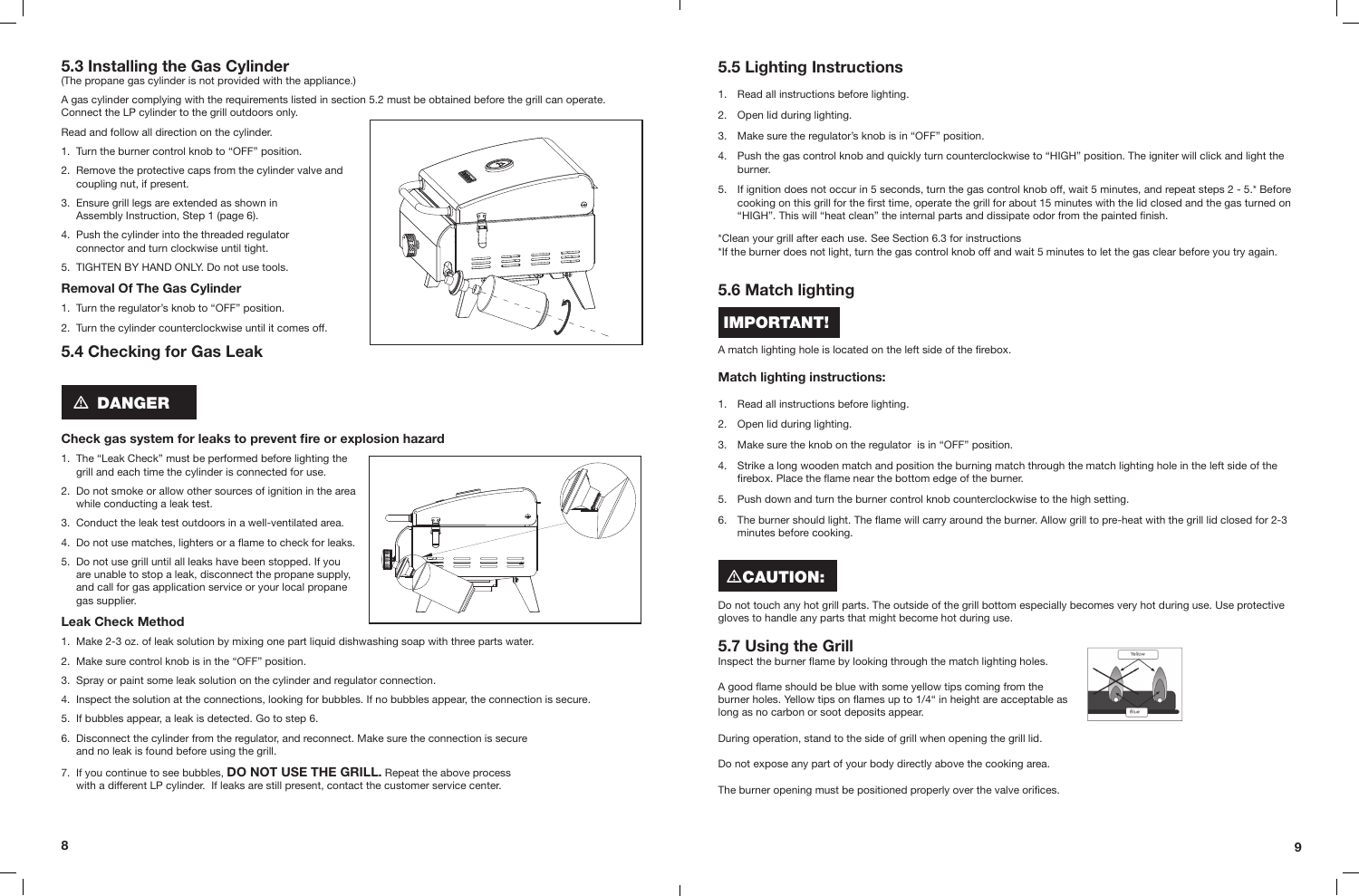#### 6. Care And Maintenance

#### 6.1 Care

Regular care of your grill will help keep it operating properly. All maintenance should be done only when the grill is cool and with the fuel supply turned off. Occasionally inspect and tighten hardware that may become loose.

#### 6.2 Cleaning The Venturi Tube

A spider's nest or wasp's mud inside the Venturi Tube can block gas flow and can even cause a fire at the gas control valve. Such a fire can cause operator injury and serious damage to your grill. To prevent insect related problems, inspect the Venturi Tube screen cover regularly and remove any dirt.

#### WARNING!

Do not disassemble or alter the fuel supply system. Improper assembly can result in a hazardous condition. Seek qualified professional assistance if repairs are required.

#### 6.3 Cleaning And Maintenance

- WARNING: Do not clean any grill surface while grill is operating. Let grill cool to a safe temperature prior to cleaning.
- Disconnect the fuel supply and remove the fuel supply cylinder prior to cleaning.
- Cleaning should be done where detergent won't harm work surface or lawn.

- Cooking grate can be cleaned with a grill brush. For best results, cooking grate should be warm (warm, not hot – never brush with grill operating, or when interior is very hot). If desired, cool cooking grate can be removed from grill and cleaned with warm soapy water.
- Cooking grate is also dishwasher safe. You can remove when cool and place in the dishwasher to clean.
- Should you wish to remove accumulated debris from the bottom of the fire box, proceed as follows:
	- – Let grill cool completely
	- Remove cooking grate and set aside
	- Carefully scrape and remove debris from bottom of firebox using care not to touch burner element, igniter, or igniter wire.

#### Exterior Cleaning

- Clean grill exterior surfaces with warm soapy water.
- Wash drip tray in warm soapy water  $-$  do not run through dishwasher.

#### Interior Cleaning

#### WARNING: DO NOT APPLY ANY CLEANERS OR LIQUIDS TO BURNER ELEMENT OR ATTEMPT TO CLEAN IN ANY WAY.

DO NOT USE WATER OR LIQUIDS TO CLEAN GRILL INTERIOR

- Review all steps in LP bottle section above
- Ensure that LP tank supply valve is open (turned counterclockwise until stop)
- Ensure that the orifices at both ends of the conversion hose are not obstructed or damaged.
- Straighten sharp kinks in conversion hose

#### 7. FAQ and Troubleshooting

#### Frequently Asked Questions

#### Can I use a 20lb LP tank?

"You may use a standard 20 lb. LP tank with your Cuisinart Gas Grill, but you will need a conversion hose, such as the Cuisinart QG-012B or equivalent. These hoses are widely available online, and at most home centers and hardware stores. [be sure the 20 lb tank you are planning to use is intended for gas grill use, and has an OPD valve]"

#### Can I use my Cuisinart Gas Grill with natural gas?

"NO. Your Cuisinart Gas Grill is intended for use only with LP (Liquid Propane) gas. Natural Gas is NOT Liquid Propane. Never use any other fuel source with your grill, as it will create a dangerous situation."

#### "Can I add lava rocks, ceramic tiles, or charcoal briquettes to my Cuisinart Gas Grill?"

"NO. Your grill is not intended to operate with these items, and doing so may create an unsafe situation, and will void your warranty. You may use wood planks or a wood chip ""smoker box"" on top of the cooking grate surface, but nothing should go under the cooking grate."

Where can I buy accessories or replacement parts? Visit www.cuisinart.com or call 1-800-211-9604.

#### **Troubleshooting**

#### Burner won't light (using a 16.4oz or 14.1oz LP bottle)

• Be sure LP bottle still has fuel in it by gently shaking it - there will be sounds of liquid inside if fuel remains. • Check to see that the venturi tube air inlet screen is not covered or clogged (see Section 6.2 on page 10).

- 
- Ensure LP bottle is correctly threaded into regulator (not cross threaded) and fully tightened.
- 
- holes with a small brush."
- Check to see that ignitor is producing a spark against the burner (best checked in shady spot).

• "Check to see that burner orafice holes are clear. If obstructed, with gas bottle disconnected, gently brush orafice

"If above do not solve problem, unless LP tank is new, replace with new tank and attempt lighting again."

#### Burner won't light (using 20lb. Tank with conversion hose)

#### Grill doesn't reach high enough temperature (using LP bottle)

• Be sure LP bottle still has fuel in it by gently shaking it - there will be sounds of liquid inside if fuel remains. •Check to see that the venturi tube air inlet screen is not covered or clogged (see Section 6.2 on page 11).

- 
- 
- "Test gas system for leaks (Section 5.4, page 9)"

#### Grill doesn't reach high enough temperature (using 20lb LP tank with conversion hose)

"Your LP tank has a safety device that is intended to reduce gas flow in the event of a leak. When this device is active, it is commonly called ""bypass"". This device can be inadertantly activated by not following proper lighting procedures. Should you experience low flame, you should do the following:

- 1) shut off grill
- 2) close tank valve fully
- 3) remove conversion hose to relieve pressure, then re-attach

Then, restart the grill (and start the grill each time) using the proper procedure:

- 1) ensure the grill fuel knob is turned to OFF
- 2) slowly open the gas tank valve fully
- 3) WAIT 15 SECONDS
- 4) follow the grill lighting steps (printed on grill, and in owner's manual)"

#### For additional FAQs, please visit www.cuisinartgrilling.com/customerservice